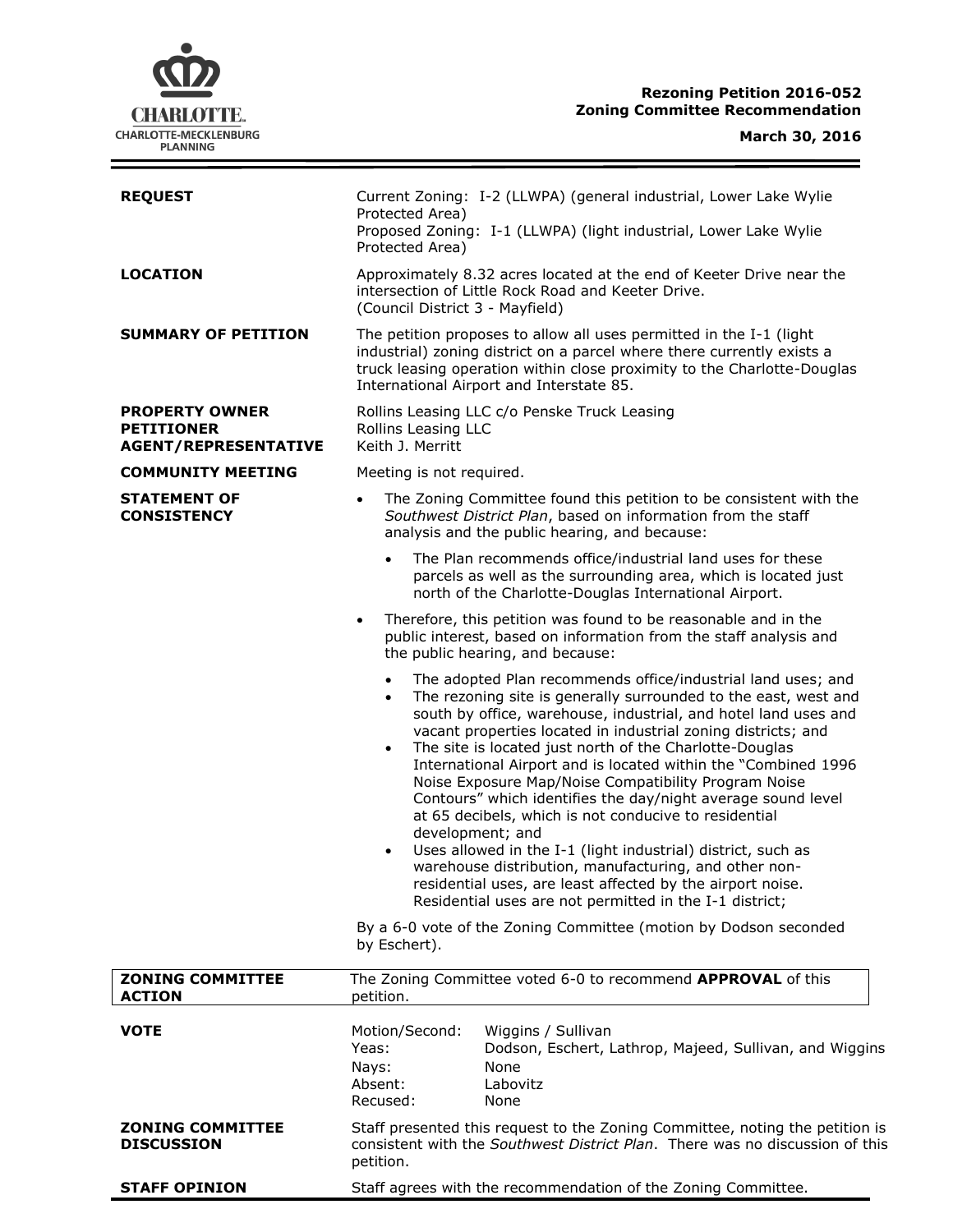# **FINAL STAFF ANALYSIS**

#### **(Pre-Hearing Analysis online at [www.rezoning.org\)](http://www.rezoning.org/)**

## **PLANNING STAFF REVIEW**

# **Proposed Request Details**

This is a conventional rezoning petition, which applies all the standards, regulations and uses in the I-1 (light industrial) zoning district. Uses that are allowed in the I-1 (light industrial) district that are not allowed in the I-2 (general industrial) district include: hotels/motels, theatres, automobile sales and repair. In addition, the I-1 (light industrial) district allows more square footage than I-2 (general industrial) for the following uses: financial institutions, offices, retail establishments, shopping centers, business, personal and recreational services, and government buildings.

#### **Public Plans and Policies**

- The *Southwest District Plan* (1991) recommends office/industrial uses for these parcels, as well as the surrounding area, which is located just north of the Charlotte-Douglas International Airport.
- The site is located within the Airport Noise Disclosure Overlay district.

## **TRANSPORTATION CONSIDERATIONS**

- As a small conventional rezoning, CDOT does not have any concerns with this petition. CDOT will ensure safe access during site plan review as part of the permitting process.
- Vehicle Trip Generation: Current Zoning: 580 trips per day (based on 83,210 square feet of industrial uses). Proposed Zoning: 580 trips per day (based on 83,210 square feet of industrial uses).

**DEPARTMENT COMMENTS** (see full department reports online)

- **Charlotte Area Transit System:** No issues.
- **Charlotte Department of Neighborhood & Business Services:** No issues.
- **Charlotte Fire Department:** No comments received.
- **Charlotte-Mecklenburg Schools:** Non-residential petitions do not impact the number of students attending local schools.
- **Charlotte-Mecklenburg Storm Water Services:** No issues.
- **Charlotte Water:** See Advisory Comments, Note 1.
- **Engineering and Property Management:** See Advisory Comments, Note 2.
- **Mecklenburg County Land Use and Environmental Services Agency:** No issues.
- **Mecklenburg County Parks and Recreation Department:** No issues.

## **ADVISORY COMMENTS**

- 1. Charlotte Water currently has water system availability via an existing 8-inch water main located along Keeter Drive and sewer system availability for the rezoning boundary via an existing 8-inch sewer main located along Keeter Drive along the northern border within the property.
- 2. Development of the site shall comply with the requirements of the City of Charlotte Tree Ordinance.

#### **Attachments Online at [www.rezoning.org](http://www.rezoning.org/)**

- Application
- Pre-Hearing Staff Analysis
- Locator Map
- Department Comments
	- Charlotte Area Transit System Review
	- Charlotte Department of Neighborhood & Business Services Review
	- Charlotte-Mecklenburg Storm Water Services Review
	- Charlotte Water Review
	- Engineering and Property Management Review
	- Mecklenburg County Land Use and Environmental Services Agency Review